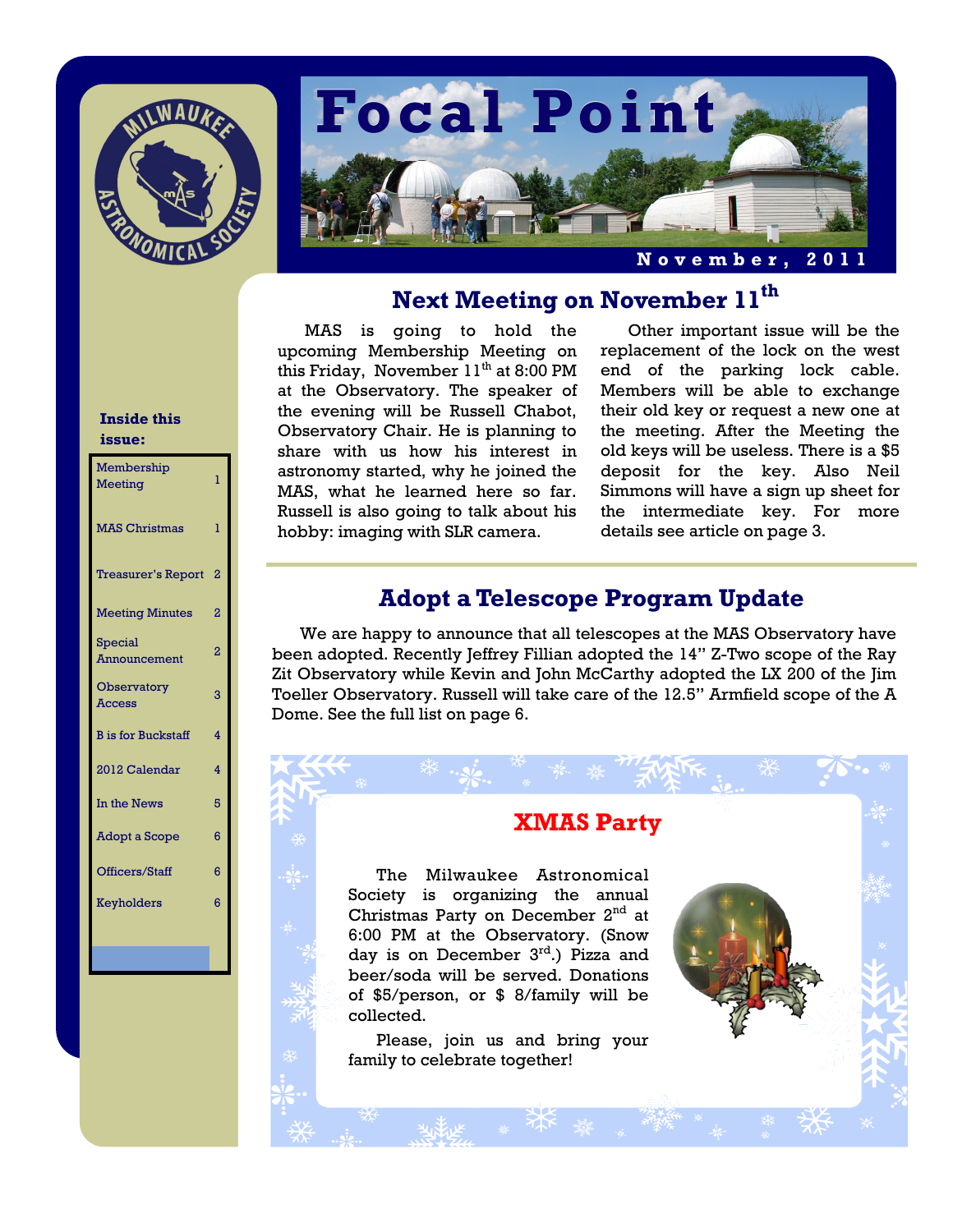# **Treasurer's Report**

We have collected parking donations in October - \$241. We have a checking account balance of \$5,738.59 as of May  $4<sup>th</sup>$ . The Albrecht fund for the dark sky site sits at \$7,887.26. After compensating for projected bills, subscription payments for members and other set-asides, the amount available for discretionary spending is \$486.06.

> Respectfully Submitted, Neil Simmons, Treasurer

## **Special Announcement**

Hello Milwaukee Astronomical Society members and Astronomy enthusiasts. You will be receiving a survey through the Milwaukeeastro googlegroups.com as part of an ongoing effort to look at how people view Astronomy as a hobby. I am conducting this survey as a Marketing Research project at the Waukesha County Technical College and I will be sharing the results. Please take the time to fill out the survey by either forwarding the survey as an attachment to me at [danheleny@aol.com](https://owamail.mcw.edu/owa/redir.aspx?C=c9901cea0559443dbf024b4bfc90c53e&URL=mailto%3adanheleny%40aol.com) and highlighting the answers or mailing this to my home address at:

#### Dan Yanko W140N8080 Lilly Road Menomonee Falls, WI 53051

 Please remember to save your answers when you send this to me. I sincerely "Thank You" for helping the Milwaukee Astronomical Society by conducting this survey. You do not need to be a member of the MAS to return this survey. All information will be confidential. Thank you in advance.

Dan Yanko

# **Membership Meeting Minutes**

**Held** on October 22<sup>th</sup> at MAS Observatory, New Berlin. The meeting was called to order at 8:02 PM by Vice President, Brian Ganiere.

There was no **Minutes** of the September Meeting.

The **Treasurer's Report** was given by Treasurer, Neil Simmons. Copy attached.

There was no **Observatory Director's Report**.

There was no **Correspondence**.

There was no **Old Business.**

**New Business** – Brian talked about the coming MAS Christmas Party, which will be held on Friday, December 2<sup>nd</sup> at 6:00PM, with a snow day on December 3rd. MAS will provide pizza and beer/soda. We will collect \$5/person, or \$8/family.

Russell said that he and Henry were interviewed about 4 weeks ago by the New Berlin News.

Neil Drake suggested a book entitled Rocket Man about the space program lead by the USA and Russia.

There was no **Announcement**.

**Presentation** – "Gravitational wave astronomy in the next decade" held by Xavier Siemens, associate professor at the Department of Physics, UWM. His research interest is gravity wave astrophysics, early universe cosmology, especially cosmic strings,



and biophysics. He is currently a Co-Chair of the LIGO Scientific Collaboration's Calibration Team. Next General Meeting is on November 11<sup>st</sup>. The meeting was adjourned at 9:25 PM

> Respectfully Submitted, Agnes Keszler, Secretary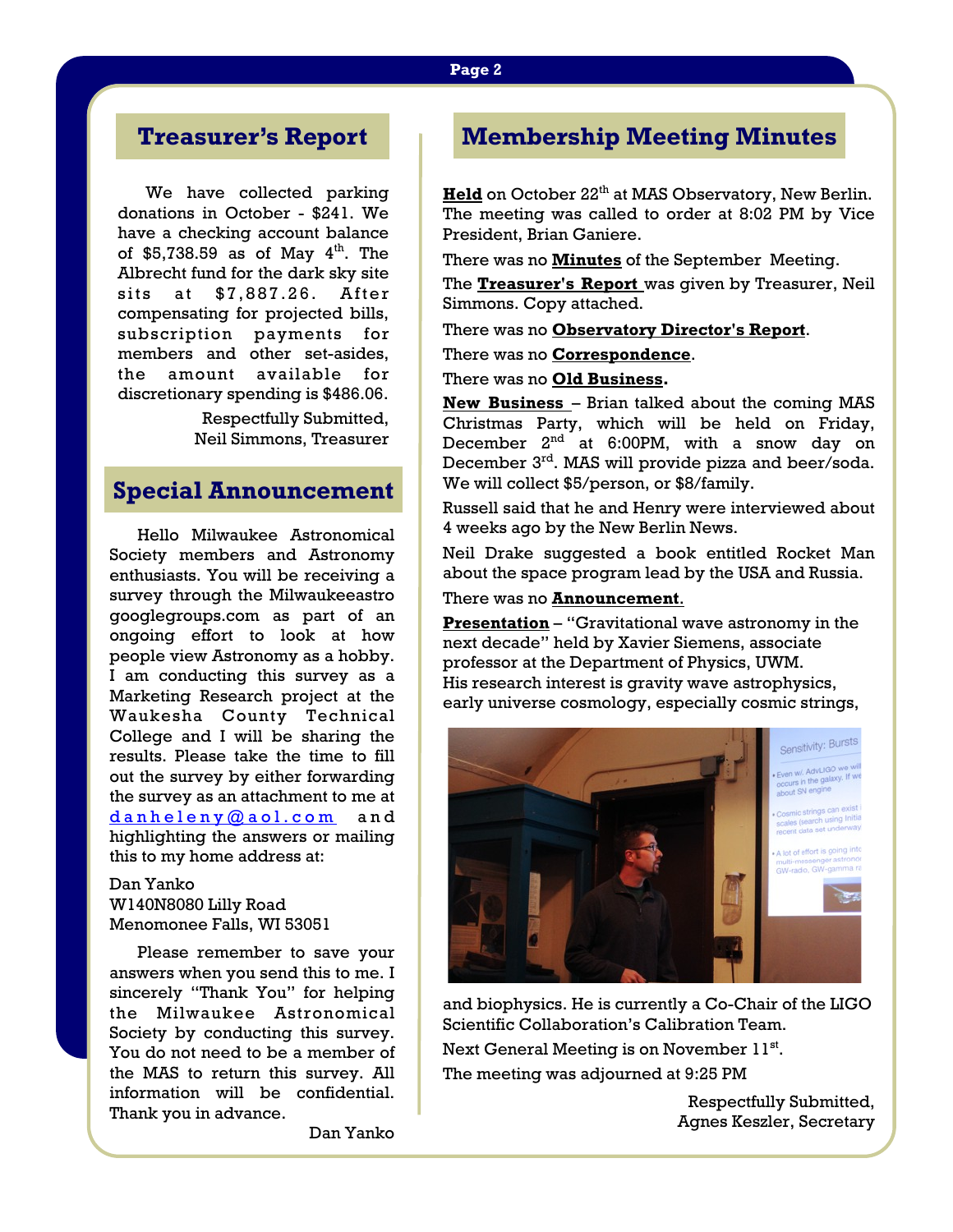#### **Page 3**

# **Observatory News**

## **Observatory Access**

 Recently, more of our members have shown an interest in using the Observatory. Below are a few notes about ways to use the Observatory grounds and equipment.

#### **1. Yard Key Access**

 Any member can gain access to the observatory grounds with what we call a yard key. This allows members to use their personal scopes and connect to electricity at the MAS observatory. This key opens the lock on the west end of the parking lock cable.

 On a related note: this lock has been giving us problems (it is over 40 years old) so it will be replaced. It turns out that it was more economical to buy a lock and get all new keys than to have a new lock keyed to match out old key. The lock will be swapped out on 11 November, the night of out next meeting. Members who have the old key will be able to exchange that key for a new one at that meeting. Any other member can also pick up a yard key at that time. There is a \$5 deposit for the key. Neil Simmons will be taking care of this in my absence. After that date, the old keys will be useless.

#### **2. Intermediate Key**

 Members of the MAS can also get access to two of the rolloff observatories. The Albrecht observatory houses a 10" scope on an equatorial mount. The Wiesen Observatory houses an 18" scope on a Dobsonian mount. There are some eyepieces available in each of these sheds. These keys can be obtained from the Observatory Director. There is a \$10 deposit for the key. The yard key is also required to open the parking lot.

#### **3. Members Night**

 Each Saturday night is designated as Members Night at the Observatory. These nights are to allow all of the members better access to the equipment at the Observatory and provide an opportunity to learn. On each of these nights, a member with full key privileges is assigned to be at the Observatory to open equipment and teach members how to use it. A list of the member responsible for each week is published in the Focal Point as well as on our website. If you plan to attend, it is best to call or E-mail that person ahead of time and let them know your plans. Do not rely on the MAS Google group because some of the key holding members are not on that group.

The key holder on the list is responsible for being available on their assigned night. If a key holder has a conflict, they are responsible for swapping nights with someone else so the Observatory will be open. When any nights are swapped, a message needs to be sent to the Google group so the website can be updated (if the key holder is not on the group, send a message to the Observatory Director).

 Of course, all members are welcome to use the telescopes on other nights if a key holding member is present.

by Gerry Samolyk

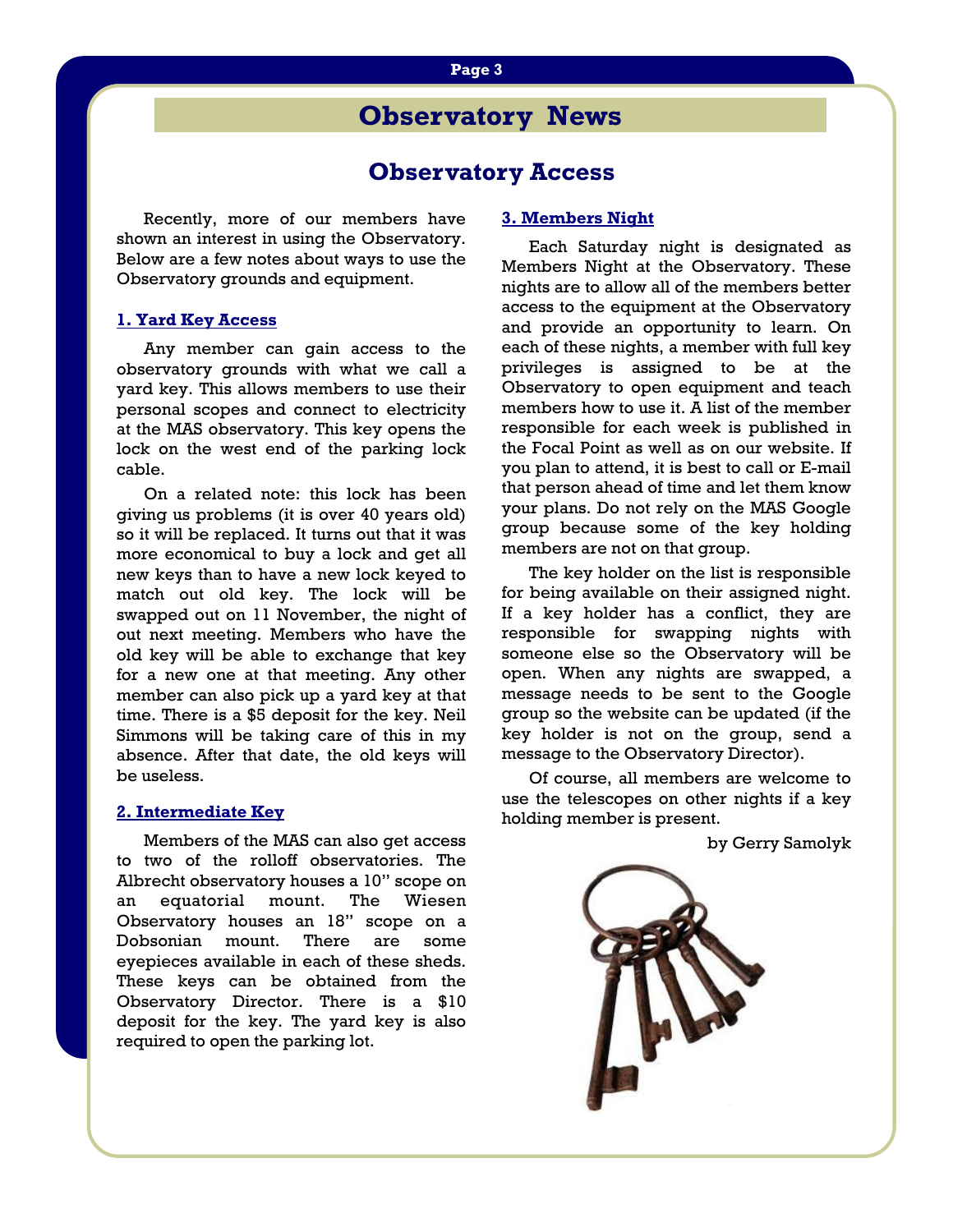# **B is for Buckstaff**

You may have heard of the "B" dome. It is our shorthand for the modest-sized dome on the center of our hill, but we should not mistake the initial for the name. "B" is for Buckstaff, Ralph Noyes Buckstaff (1887 – 1980) to be precise. Ralph had succumbed to aperture fever and donated his rock solid 12-inch telescope to make room for a 16-inch cassegrain telescope he was having built. In the 1950's we built the building that currently houses 12-inch, where we today still use it for visual observing and CCD imaging. Ed Halbach rebuilt the clock drive and it is one of the best tracking telescopes on the hill.

 Ralph was born into a family that started their own lumber mill in Oshkosh Wisconsin in the late 1800's, and later went into business manufacturing of chairs and coffins. He ultimately became the president of the Buckstaff Furniture Company, which continues to this day making furniture for libraries, classrooms, healthcare and restaurants.

 During the early part of the twentieth century Americans discovered they had an increasing amount of leisure time, and many young men in

that time period took to learning about the Natural world about them through the sciences. Ralph's interests were not limited to astronomy. He can be found listed on the membership rolls of the State Historical Society, the Wilson Ornithological Club, The Wisconsin Academy of Sciences, Arts and Letters, as well as the Milwaukee Astronomical Society, and the American Association of Variable Star Observers. His collections of insects, birds, animals and meteorites ultimately made their home at the Oshkosh Public Museum, and his contributions to science in Wisconsin is recognized by the University of Wisconsin – Oshkosh by naming their planetarium after him.

 His observatories were deeded over to the University of Wisconsin – Oshkosh in 1965, only to be sold by the university a few years after his death. News reports from early 2011 state that the buildings have been moved off the property, so it may very well be that we are the only active users of one of Ralph's small collection of telescopes.

by Neil Simmons

# **Astronomy Calendar 2012**



Click here to see ins

Hello MAS,

I will be selling Astronomy calendars again for the Milwaukee Astronomical Society as a fundraiser.

The Astronomy calendars retail for \$12.95 plus tax. I will be selling the calendars for \$10.00 and I will be taking orders as of today. Please send a check to me in advance for \$10 made out to Dan Yanko to my address at:

> Dan Yanko W140N8080 Lilly Road Menomonee Falls, WI 53051

 If you will be at the MAS Christmas party on December 2 you can place your order via email to **[Danheleny@aol.com](https://owamail.mcw.edu/owa/redir.aspx?C=c9901cea0559443dbf024b4bfc90c53e&URL=mailto%3aDanheleny%40aol.com)** and you can pay me then in person. I will only be able to place one order of calendars with Kalmbach publishing so please place your order promptly. Last year we raised over \$100.00 for the MAS general fund selling calendars. Buy a few for Christmas gifts or ask your friend to buy an Astronomy calendar. Thank you in advance!

> Sincerely, Dan Yanko MAS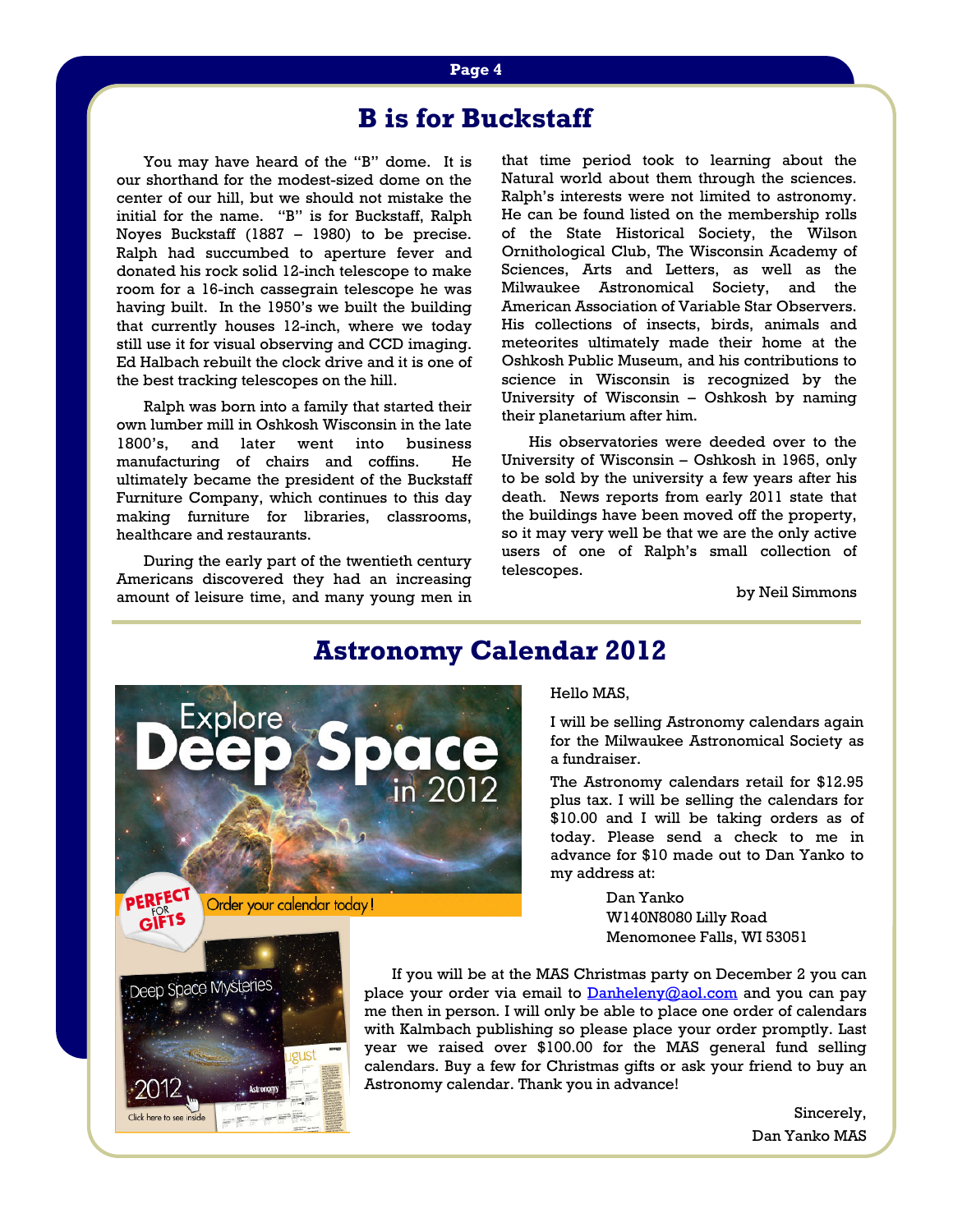# **In the Astronomical News**

# **Galaxy Caught Blowing Bubbles**

Hubble's famous images of galaxies typically show elegant spirals or softedged ellipses. But these neat forms are only representative of large galaxies. Smaller galaxies like the dwarf irregular galaxy Holmberg II come in many shapes

and types that are harder to classify. This galaxy's indistinct shape is punctuated by huge glowing bubbles of gas, captured in a new image from the NASA/ESA Hubble Space Telescope.

 The intricate glowing shells of gas in Holmberg II were created by the energetic lifecycles of many generations of stars. High-mass stars form in dense regions of gas, and later in life expel strong stellar winds that blow away the s u r r o u n d i n g material. At the very end of their



*The NASA/ESA Hubble Space Telescope has captured this image of dwarf irregular galaxy Holmberg II. The galaxy is dominated by huge bubbles of glowing gas, which are sites of ongoing star formation. As high-mass stars form in dense regions of gas and dust they expel strong stellar winds that blow away the surrounding material. The cavities are also blown clear of gas by the shock waves produced in supernovae, the violent explosions that mark the end of the lives of massive stars. (Credit: NASA & ESA)*

lives, they explode in as a supernova. Shock waves rip through these less dense regions blowing out and heating the gas, forming the delicate shells we see today.

 Holmberg II is a patchwork of dense star-forming regions and extensive barren areas with less material, which can stretch across thousands of light-years. As a dwarf galaxy, it has neither the spiral arms typical of galaxies like the Milky Way nor the dense nucleus of an elliptical galaxy.

speaking, a gentle haven where fragile structures such as these bubbles can hold their shape.

This makes Holmberg II, gravitationally

 While the galaxy is unremarkable in size, Holmberg II does have some

> intriguing features. As well as its unusual appearance -- which earned it a place in Halton Arp's Atlas of Peculiar Galaxies, a treasure trove of weird and wonderful objects -- the galaxy h o s t s a n ultraluminous X-ray source in the middle of three gas bubbles in the top right of the image. There are competing theories as to what causes this powerful radiation - one intriguing possibility is an intermediate-mass black hole which is pulling in material from its surroundings.

> This colorful image is a composite of visible and nearinfrared exposures

taken using the Wide Field Channel of Hubble's Advanced Camera for Surveys.

 The Hubble Space Telescope is a project of international cooperation between ESA and NASA.

 The above story is reprinted from materials provided by **[ESA/Hubble](http://www.spacetelescope.org)  [Information Centre](http://www.spacetelescope.org)**.